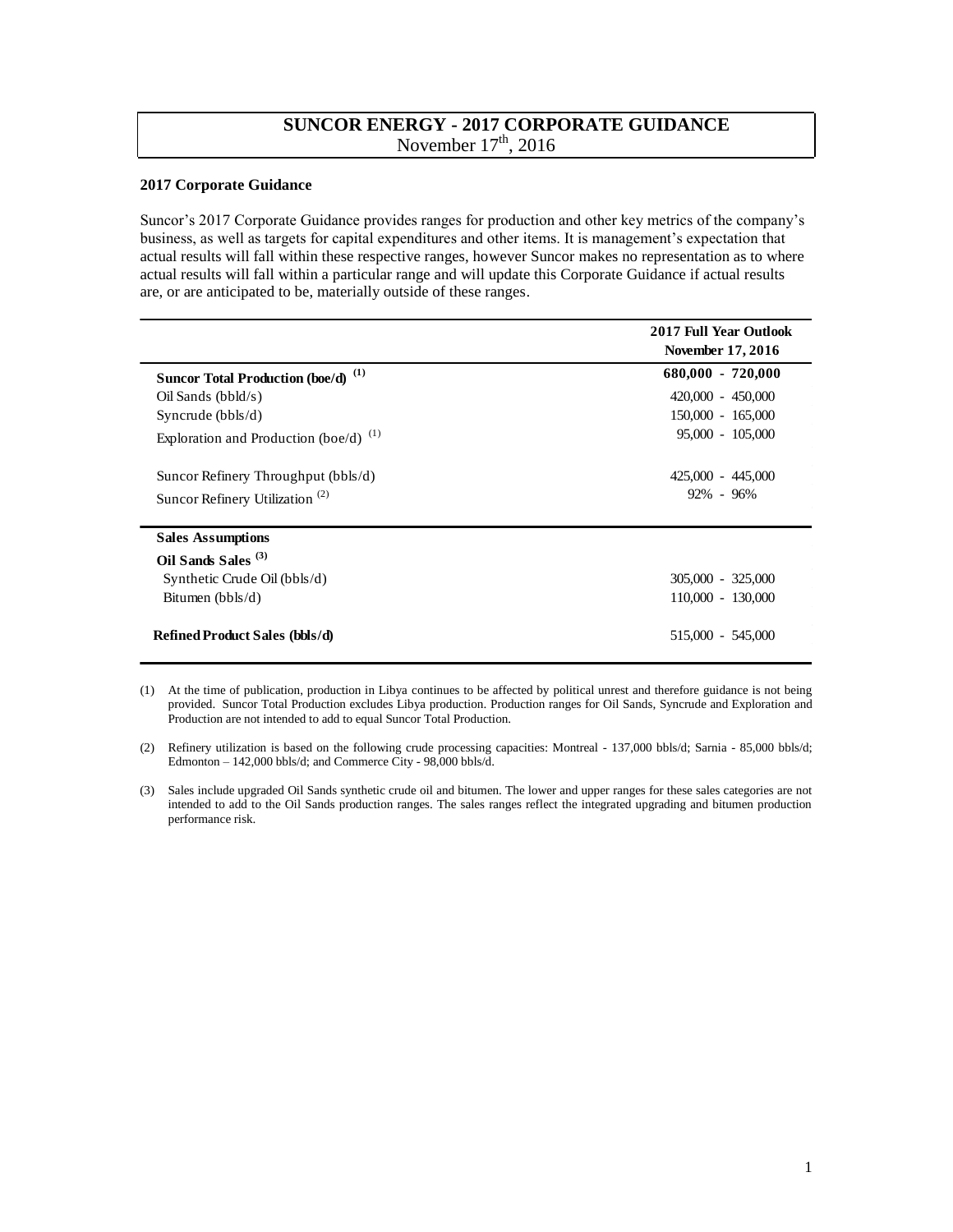| Capital Expenditures (C\$ millions) <sup>(1)</sup> |  |
|----------------------------------------------------|--|
|----------------------------------------------------|--|

| Capital Expenditures (C\$ millions) <sup>(1)</sup>                |                                             |                        |  |
|-------------------------------------------------------------------|---------------------------------------------|------------------------|--|
|                                                                   | 2017 Full Year Outlook                      | % Growth               |  |
|                                                                   | November 17, 2016                           | Capital <sup>(2)</sup> |  |
| Upstream                                                          | $4,135 - 4,475$                             | 50%                    |  |
| Downstream                                                        | $625 - 675$                                 | 0%                     |  |
| Corporate                                                         | $40 - 50$                                   | 0%                     |  |
| <b>Total</b>                                                      | $4,800 - 5,200$                             | 40%                    |  |
|                                                                   | 2017 Full Year Outlook<br>November 17, 2016 |                        |  |
| <b>Other Information</b>                                          |                                             |                        |  |
| Oil Sands Operations Cash Operating Costs (\$/bbl) <sup>(3)</sup> |                                             | $$24.00 - $27.00$      |  |
| Syncrude Cash Operating Costs (\$/bbl) <sup>(4)</sup>             | \$32.00<br>$-$ \$35.00                      |                        |  |
| Current Income Taxes (C\$ millions)                               | \$500<br>- \$800                            |                        |  |
| Canadian Tax Rate (effective)                                     | 27% - 28%                                   |                        |  |
| US Tax Rate (effective)                                           | 32% - 34%                                   |                        |  |
| UK Tax Rate (effective)                                           | 35% - 40%                                   |                        |  |
| Average Corporate Interest Rate                                   | $5\% - 6\%$                                 |                        |  |
| Oil Sands Crown Royalties <sup>(5)</sup>                          | $1\% - 3\%$                                 |                        |  |
| Syncrude Crown Royalties <sup>(5)</sup>                           | $1\% - 3\%$                                 |                        |  |
| East Coast Canada Royalties <sup>(5)</sup>                        |                                             | 17% - 21%              |  |
| <b>Business Environment</b>                                       |                                             |                        |  |
| Oil Prices - Brent, Sullom Voe (\$US/bbl)                         | \$53.00                                     |                        |  |
| WTI, Cushing (\$US/bbl)                                           | \$52.00                                     |                        |  |
| WCS, Hardisty (\$US/bbl)                                          | \$38.00                                     |                        |  |
| Refining Margin - NY Harbor 3-2-1 crack (\$US/bbl)                | \$13.50                                     |                        |  |
| Natural Gas Price - AECO - C Spot (\$CAD/GJ)                      | \$3.00                                      |                        |  |
| Exchange Rate (CADUSD)                                            | 0.77                                        |                        |  |

(1) Capital expenditures exclude capitalized interest of approximately \$750 million.

- (2) Balance of capital expenditures represents sustaining capital. For definitions of growth and sustaining capital expenditures, see the Capital Investment Update section of Suncor's Management Discussion and Analysis dated October 26, 2016 (the "MD&A").
- (3) Oil Sands operations cash operating costs, which exclude Syncrude, are based on the following assumptions: production volumes, sales mix, and average natural gas prices as described in the tables above. Oil Sands operations cash operating costs per barrel is a non-GAAP financial measure. For more information on Oil Sands operations cash operating costs per barrel, see the Oil Sands Operations Cash Operating Costs Reconciliation in the Segment Results and Analysis section of the MD&A. See also the Non-GAAP Financial Measures Advisory section of the MD&A. Both sections are incorporated by reference herein.
- (4) Users are cautioned that the Syncrude cash operating costs per barrel measure may not be fully comparable to similar information calculated by other entities (including Suncor's Oil Sands operations cash operating costs per barrel, which excludes Syncrude) due to differing operations.

----------------------------------------------------------------------------------------------------------------------------- ---

(5) Reflected as a percentage of gross revenue.

 Suncor's 2017 Full Year Outlook contains certain forward-looking statements and information (collectively, "forward-looking statements"). All forward-looking statements for the 2017 fiscal year are based on Suncor's current expectations, estimates, projections and assumptions that were made by the company in light of its experience and its perception of historical trends including: expectations and assumptions concerning the accuracy of reserve and resource estimates; commodity prices and interest and foreign exchange rates; capital efficiencies and cost-savings; applicable royalty rates and tax laws; future